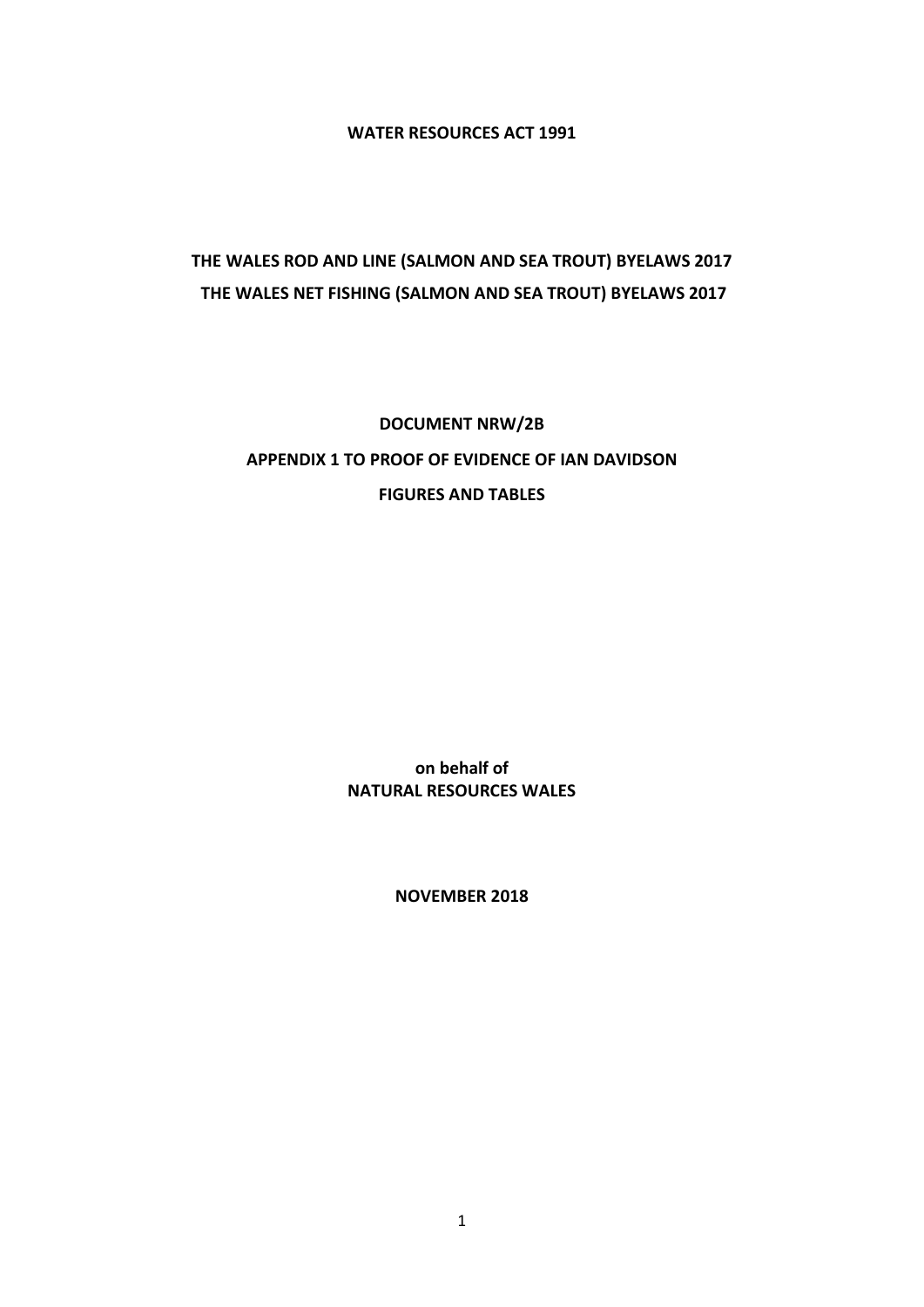

**Figure 1(a). 'All Wales'<sup>1</sup> net and rod catches for salmon, 1975-2017**

<sup>1</sup> Excludes the River Severn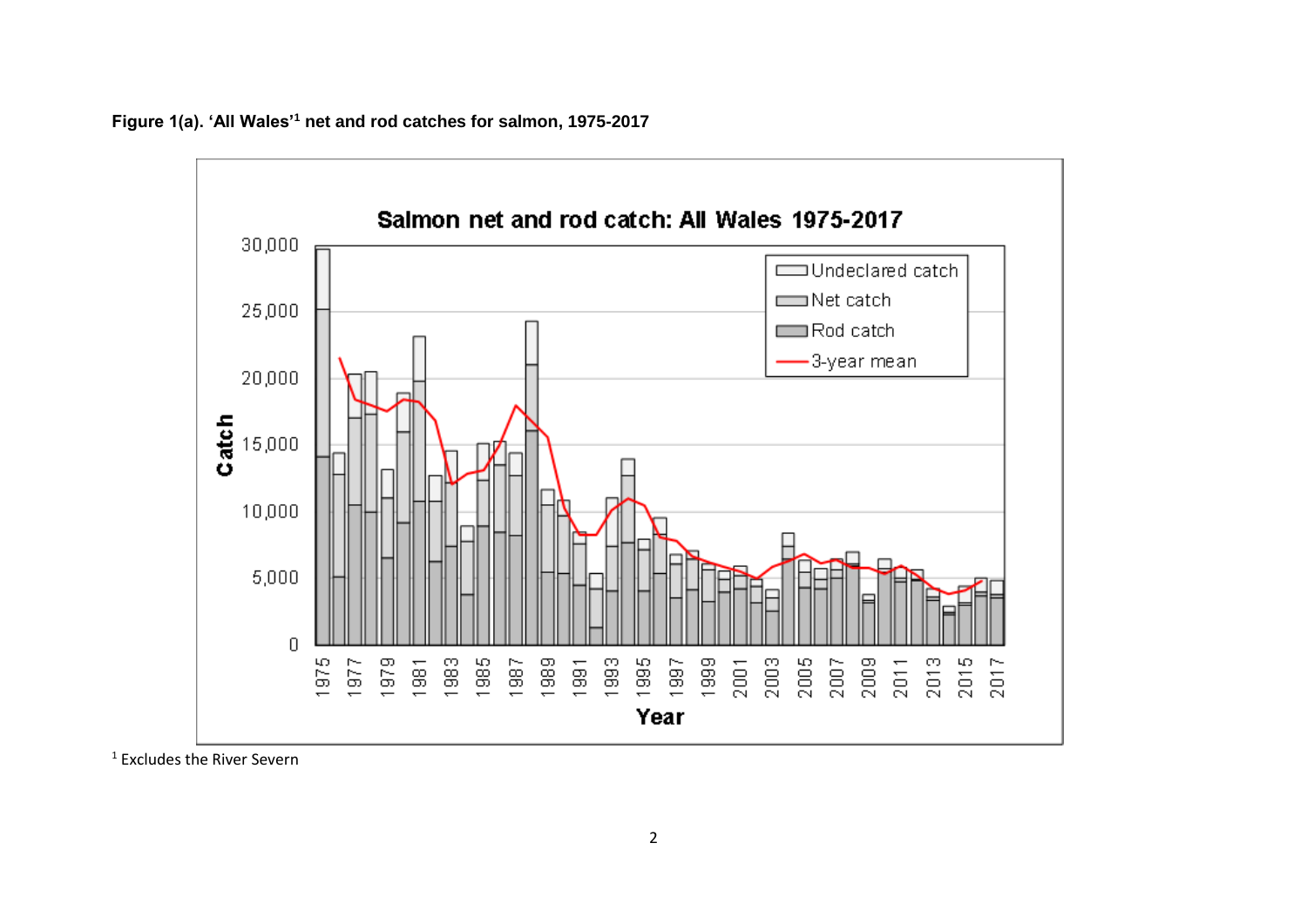



<sup>1</sup> Excludes the River Severn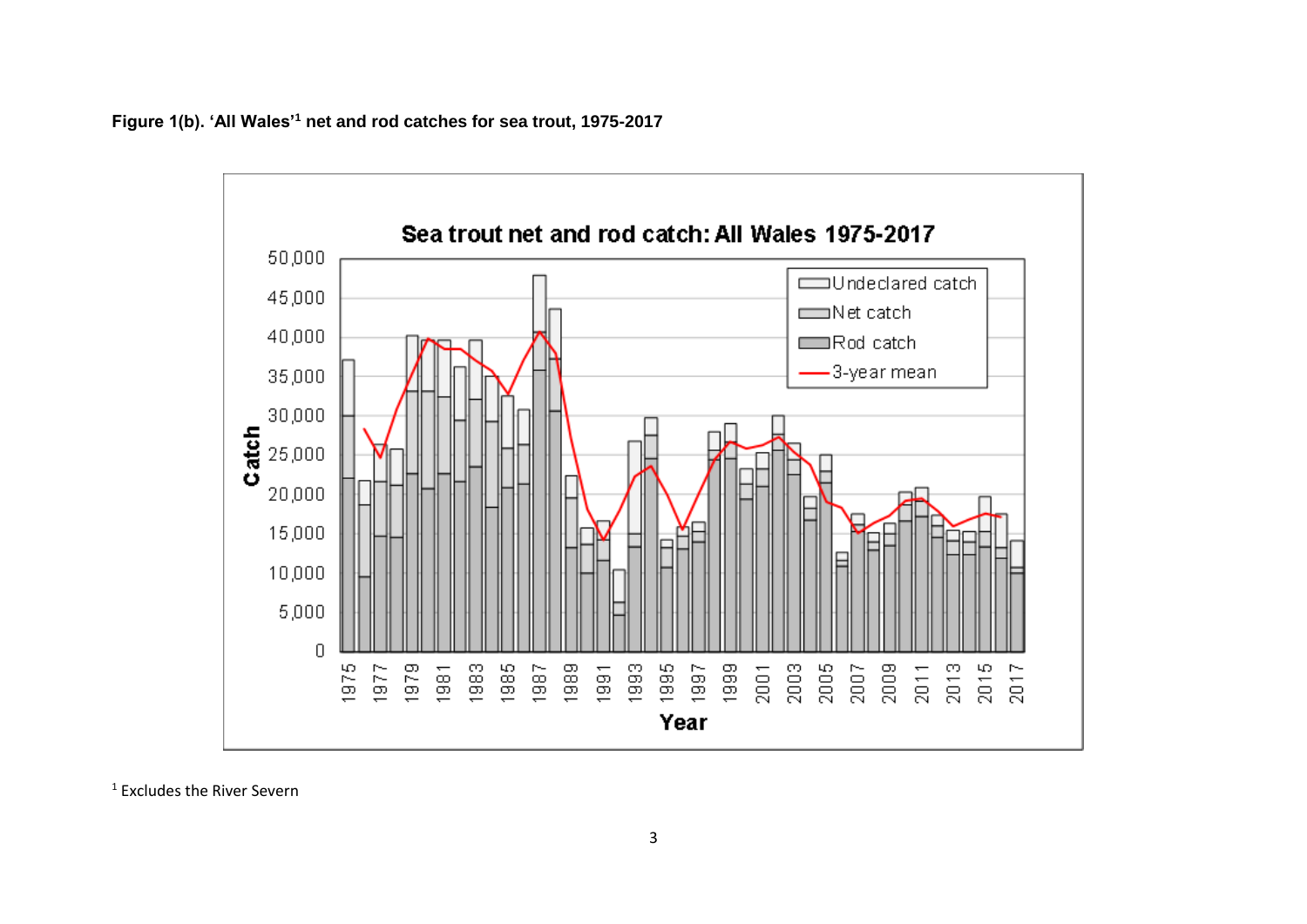**Figure 2. Angling days fished in England and Wales, 1994-2017**

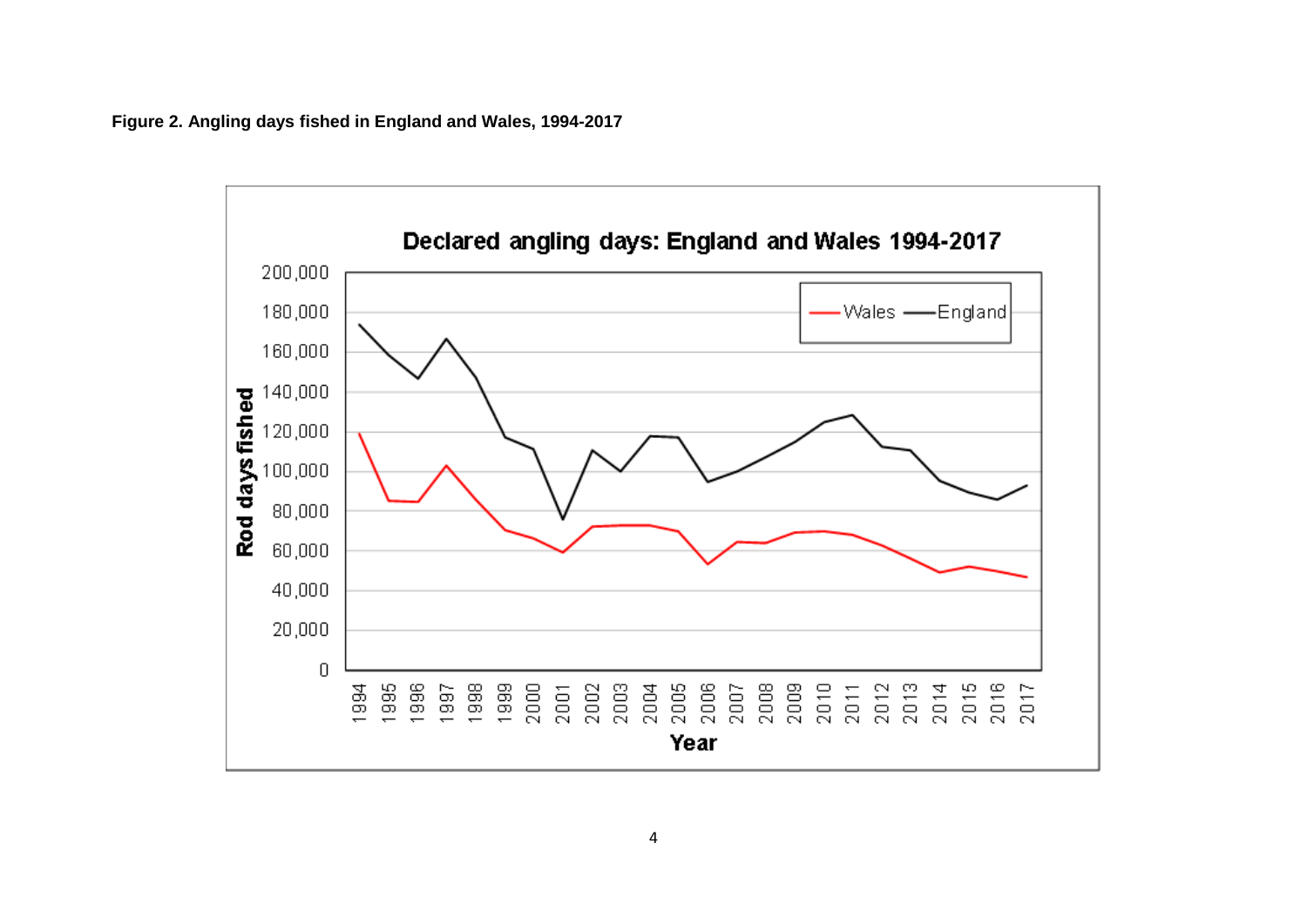**Figure 3. Numbers of net and rod licences issued in England and Wales, 1994-2017**

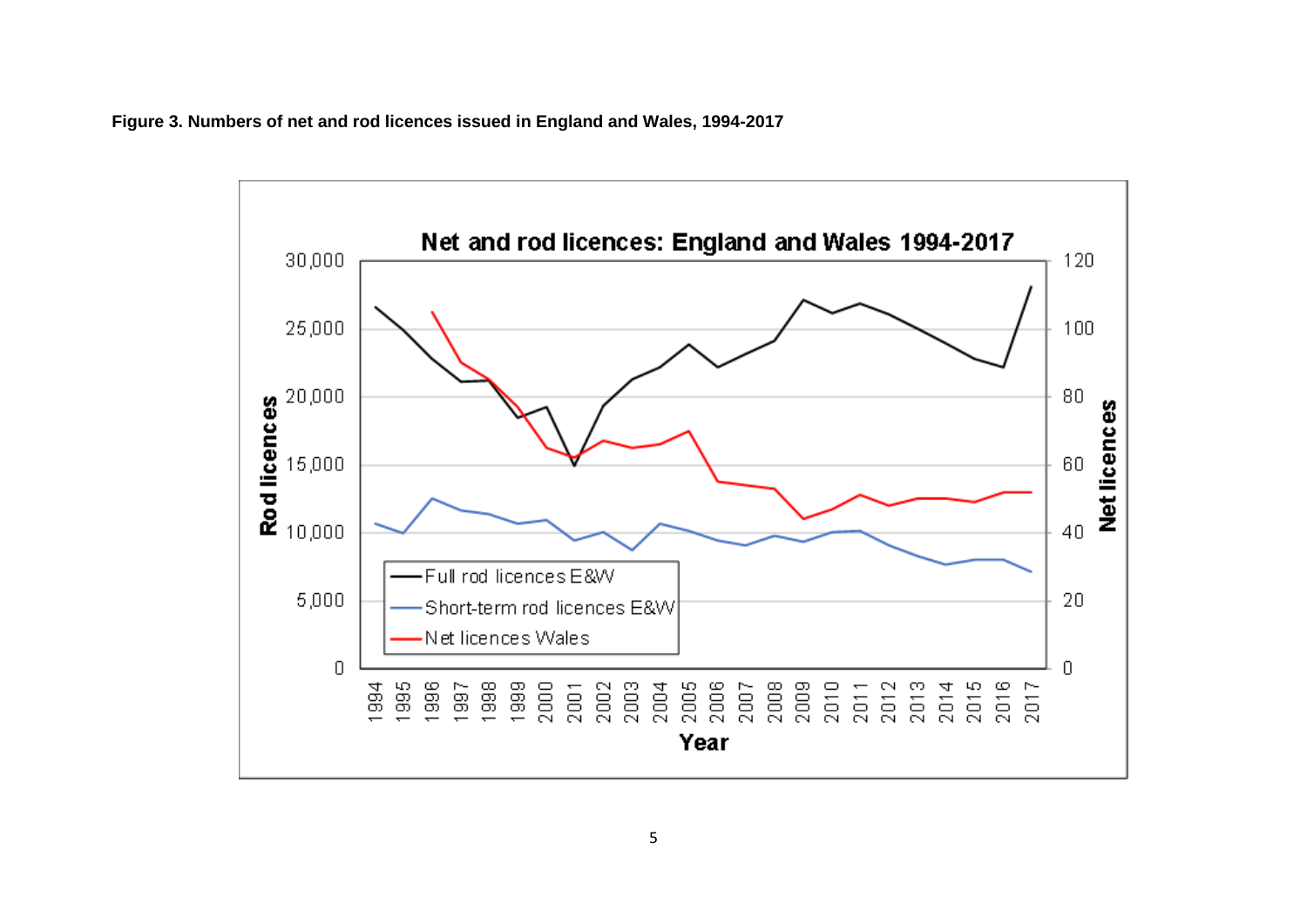**Figure 4(a). Run estimates for adult salmon from counters/traps on the rivers, Taff, Teifi, and Dee, 1992-2017**

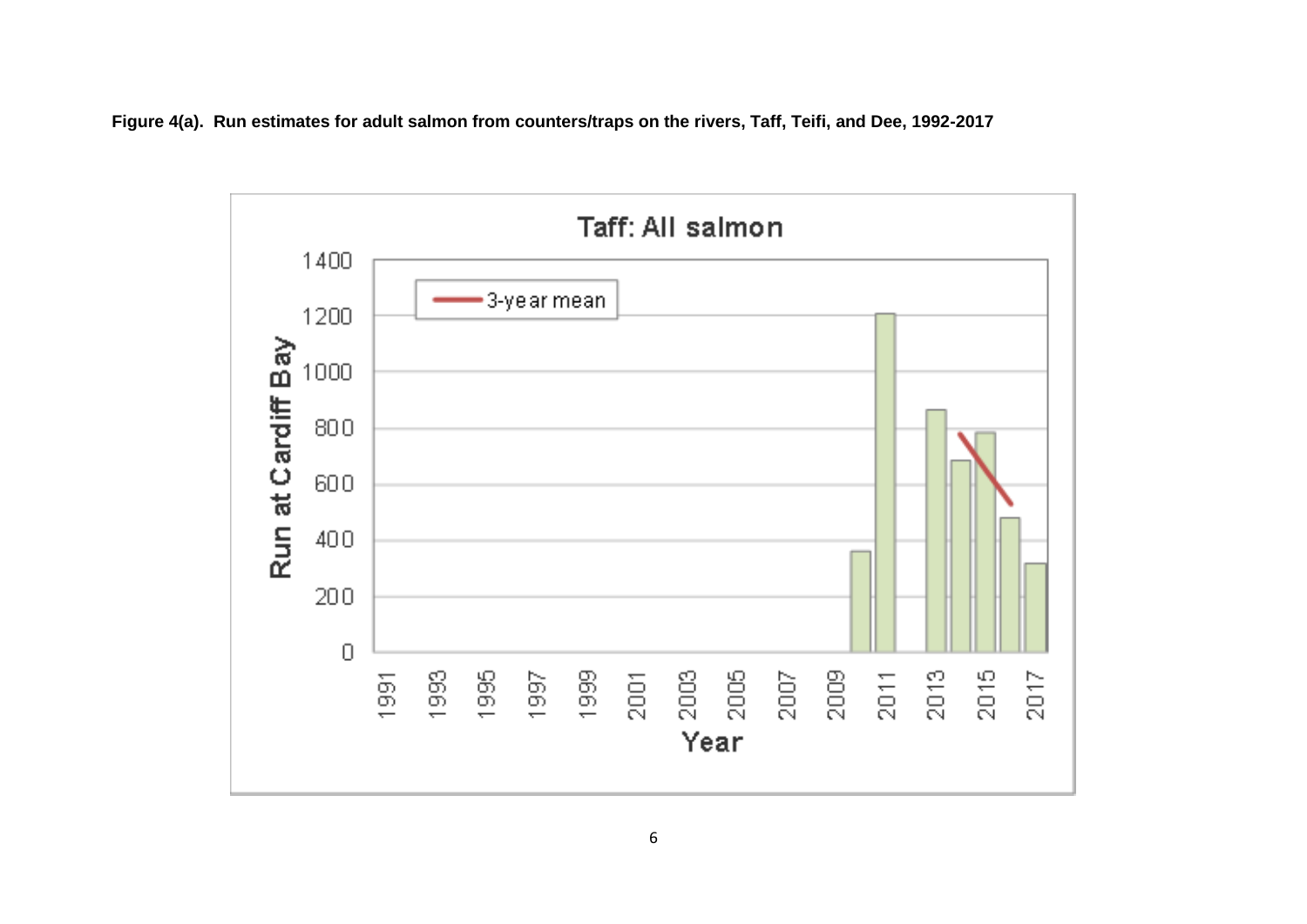**Figure 4(b). Run estimates for adult salmon from counters/traps on the rivers, Taff, Teifi, and Dee, 1992-2017**

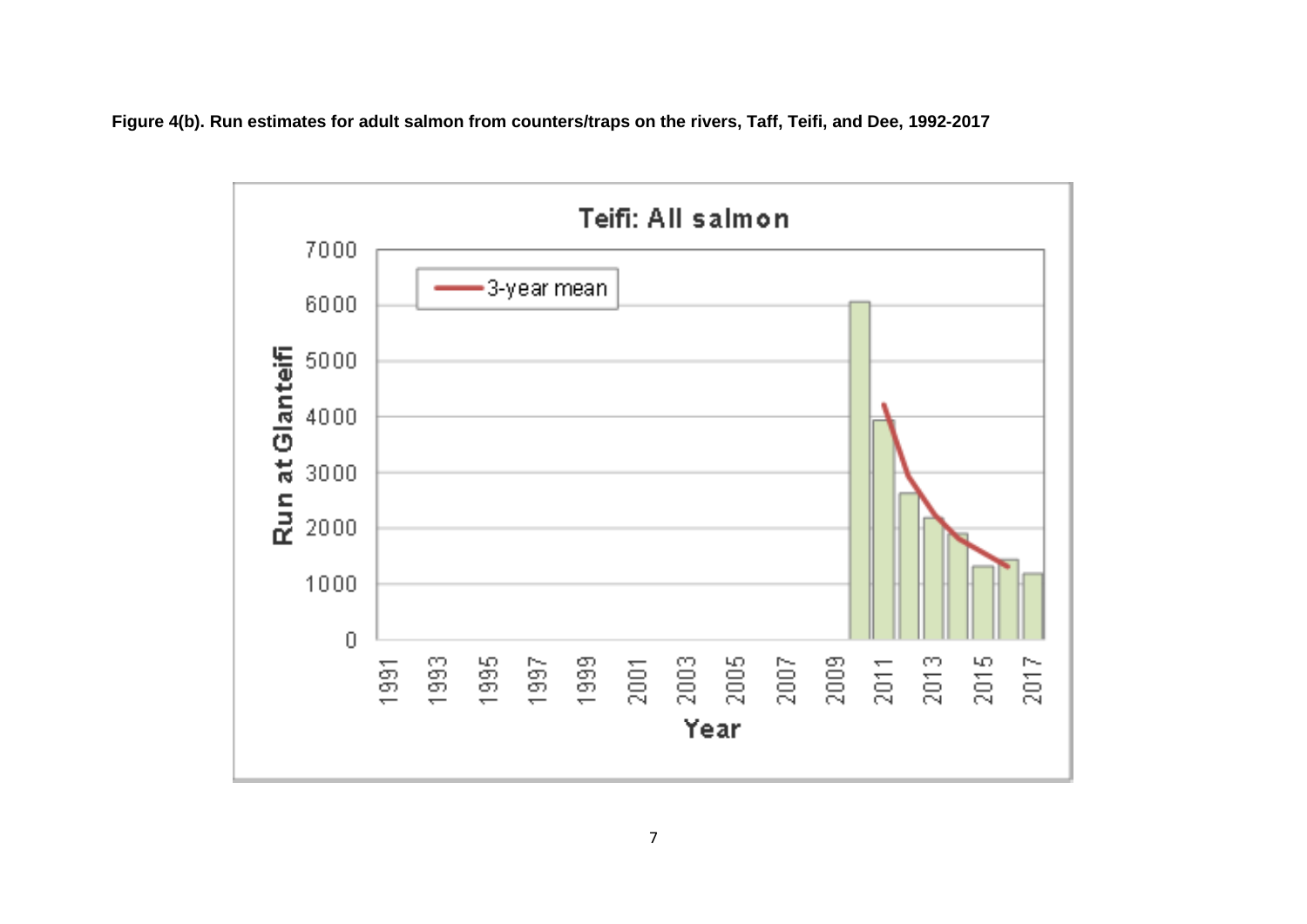**Figure 4 (c). Run estimates for adult salmon from counters/traps on the rivers, Taff, Teifi, and Dee, 1992-2017**

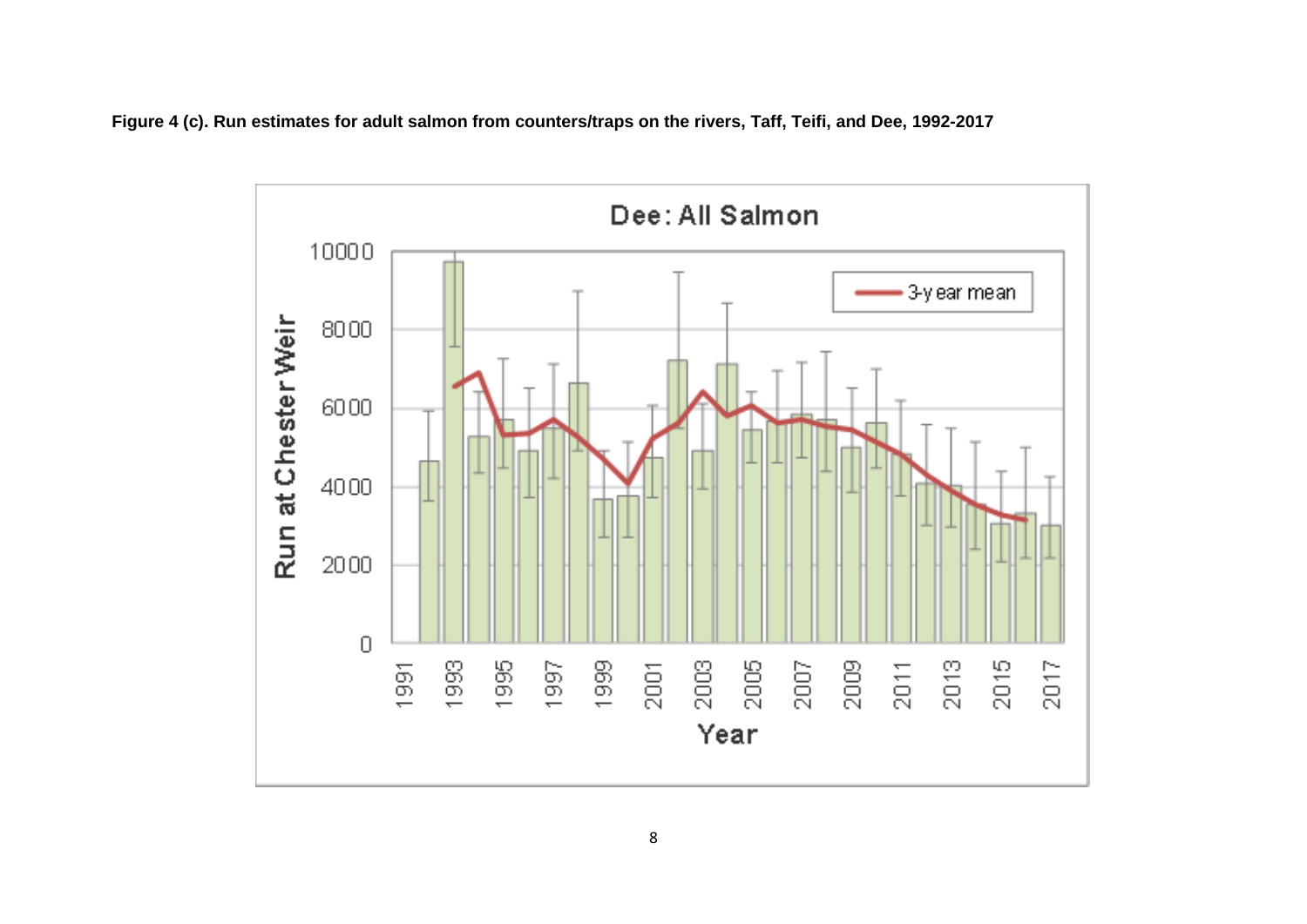

**Figure 5(a). Run estimates for 1SW and MSW salmon on the River Dee, 1992-2017**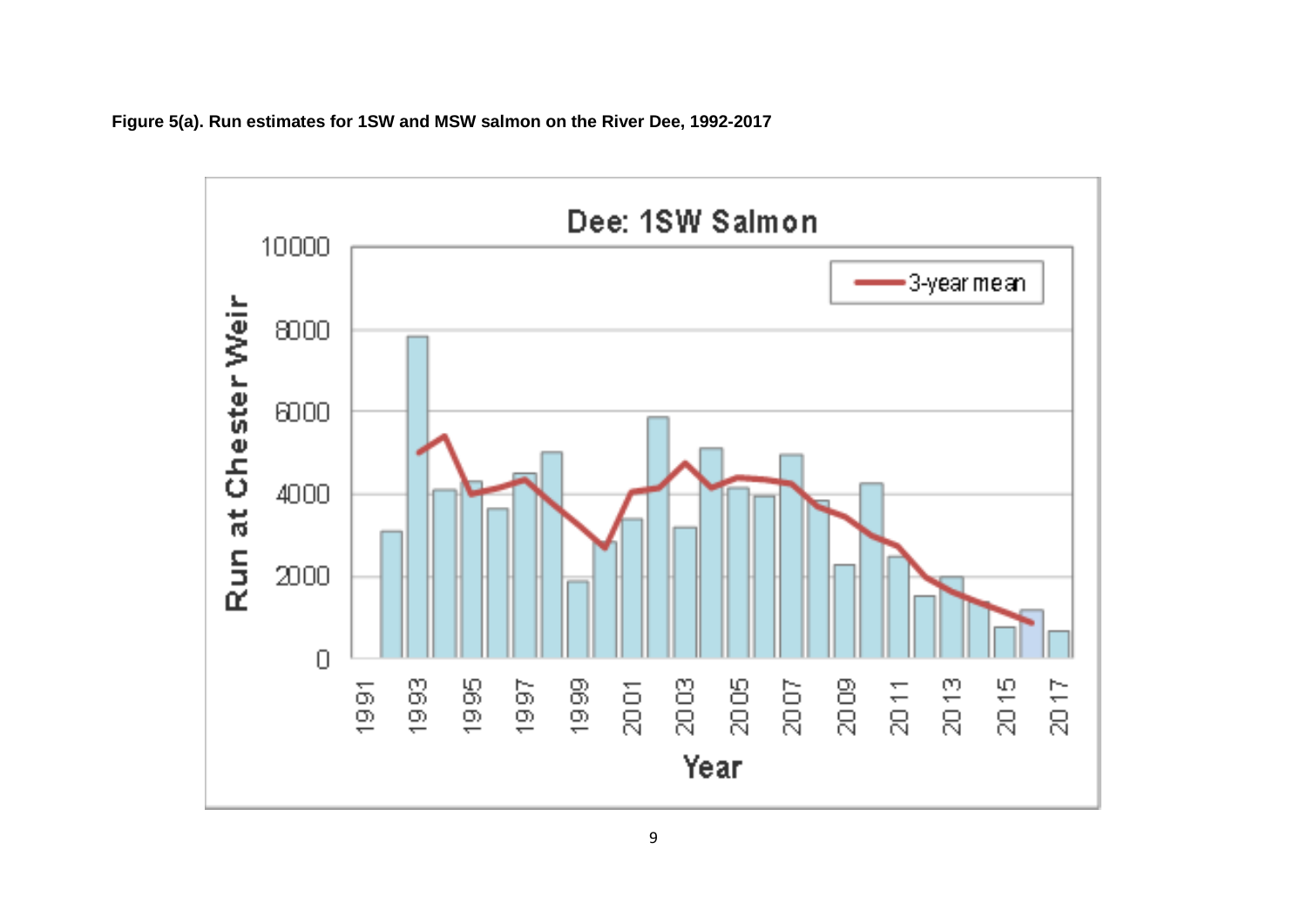**Figure 5(b). Run estimates for 1SW and MSW salmon on the River Dee, 1992-2017**

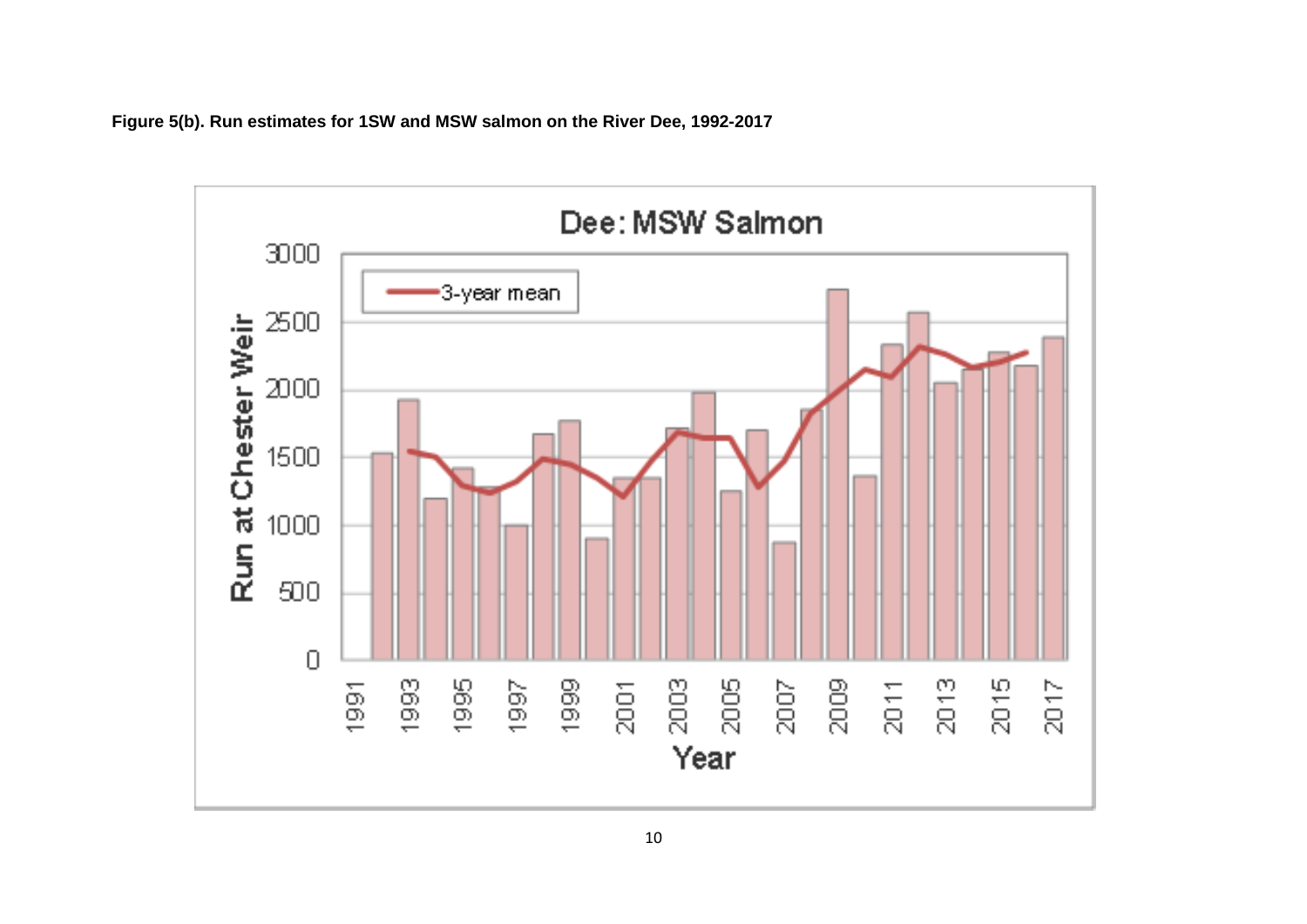**Figure 6(a). Annual variation in mean densities of salmon fry in principal Welsh catchments, 2002-2017** (95% confidence intervals shown)

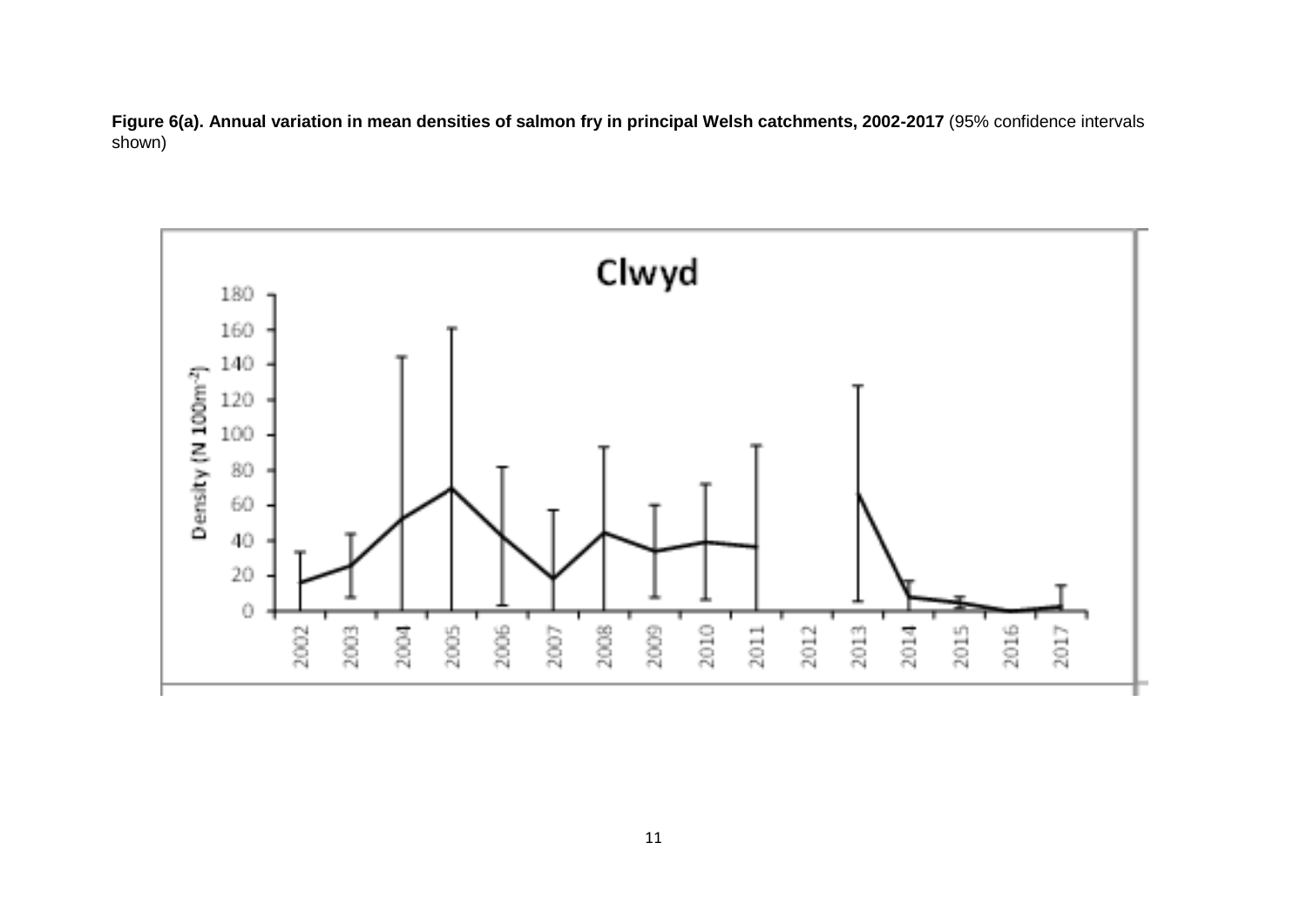**Figure 6(b). Annual variation in mean densities of salmon fry in principal Welsh catchments, 2002-2017** (95% confidence intervals shown)

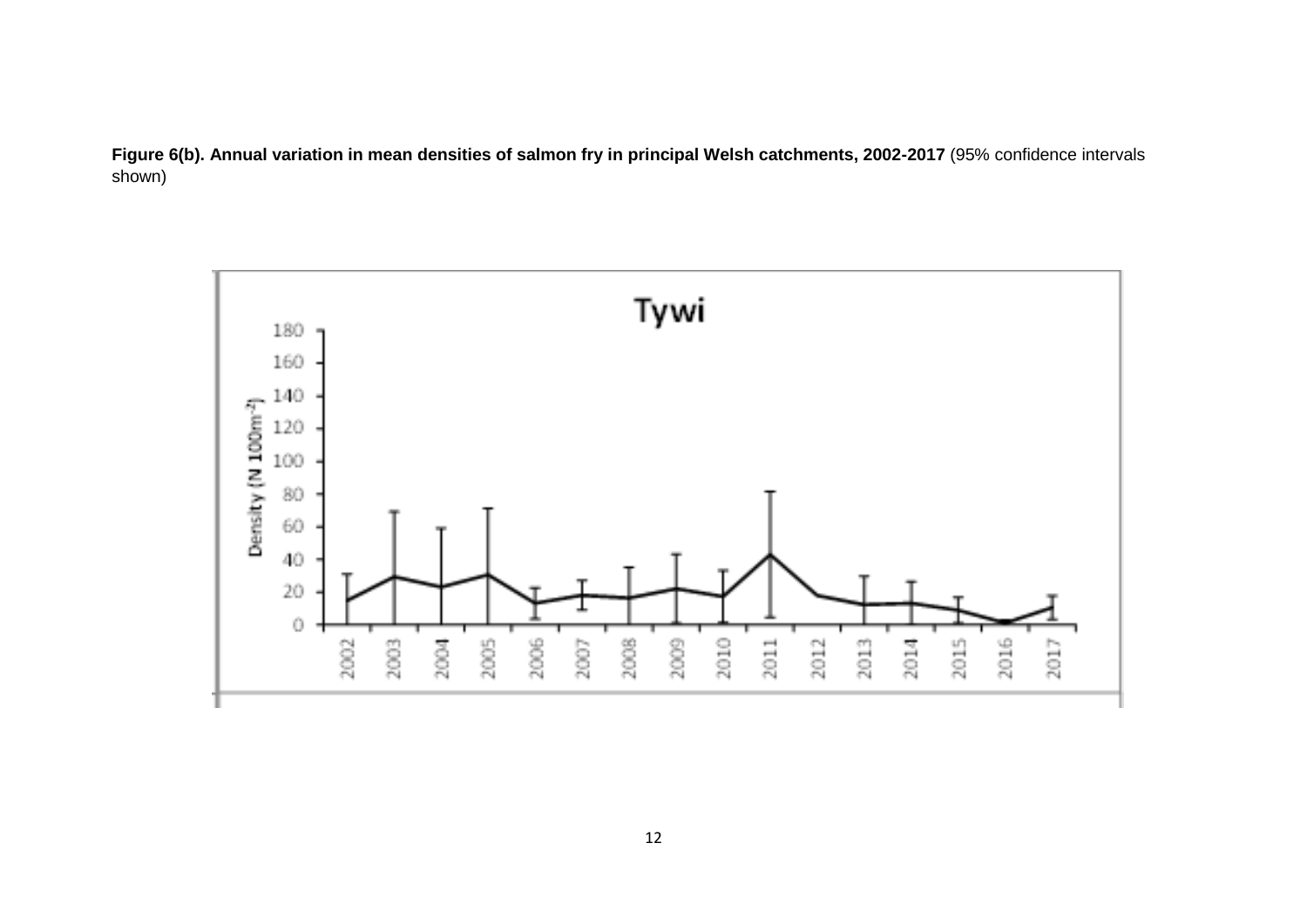

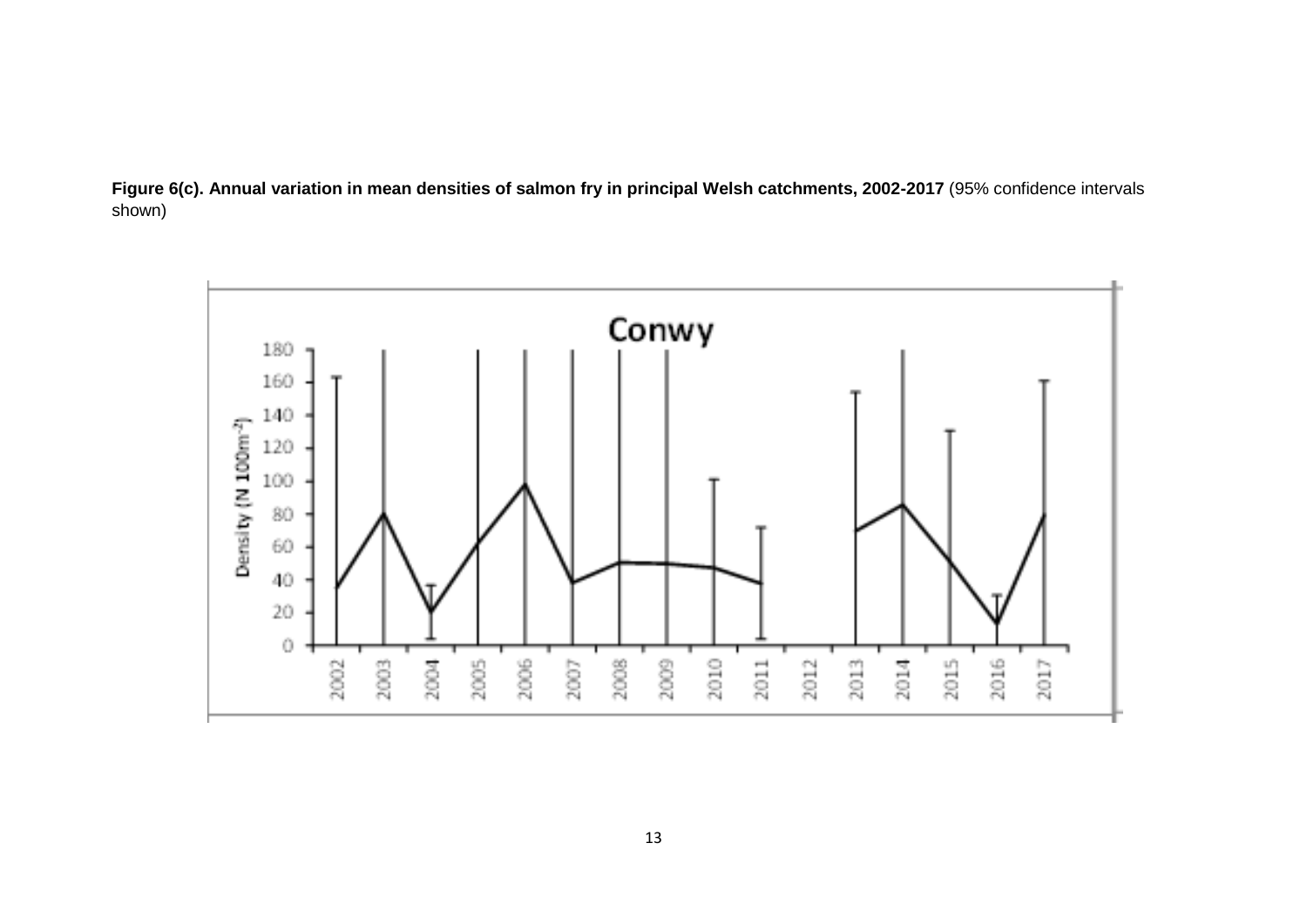

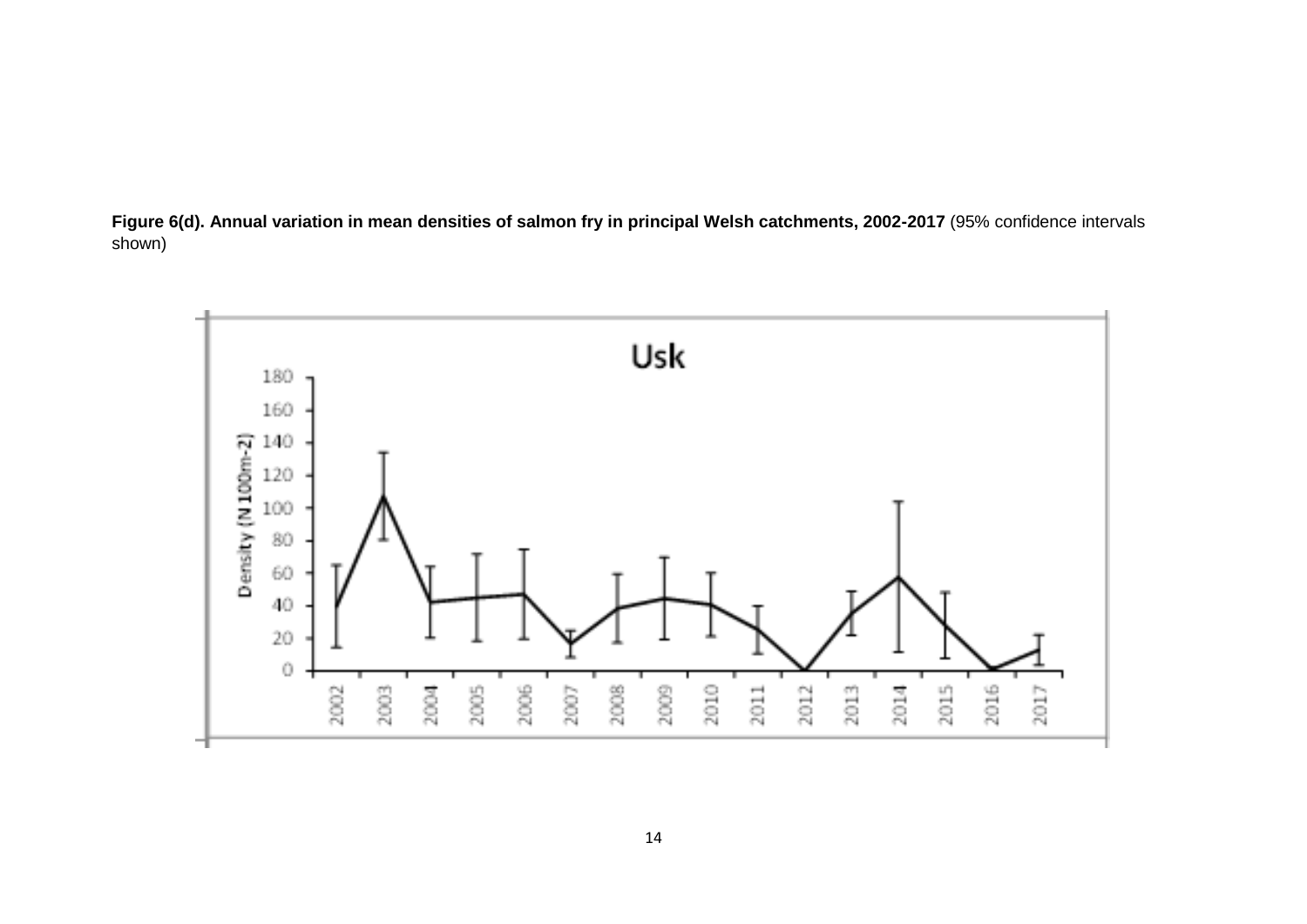**Figure 6(e). Annual variation in mean densities of salmon fry in principal Welsh catchments, 2002-2017** (95% confidence intervals shown)

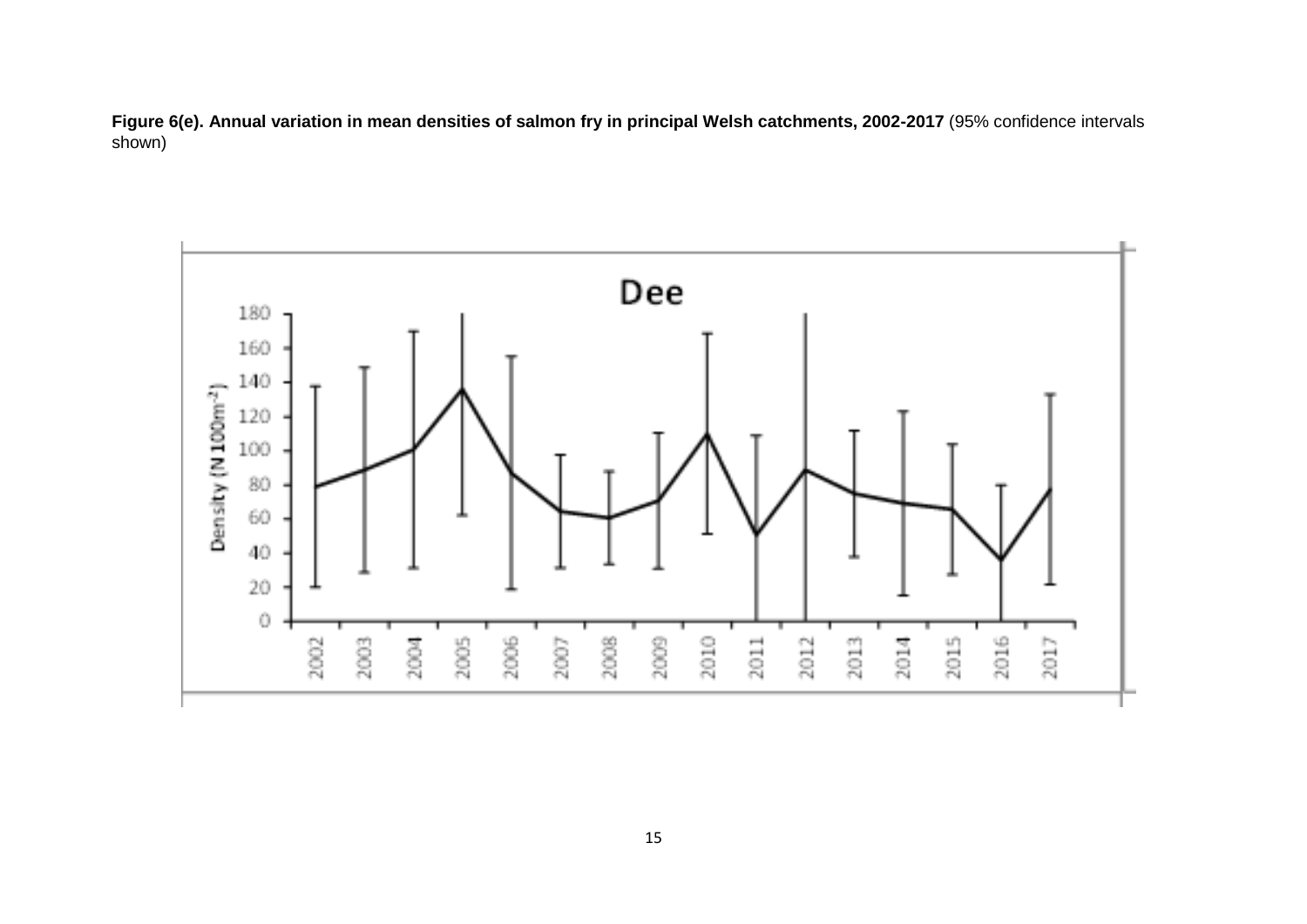**Figure 6(f). Annual variation in mean densities of salmon fry in principal Welsh catchments, 2002-2017** (95% confidence intervals shown)

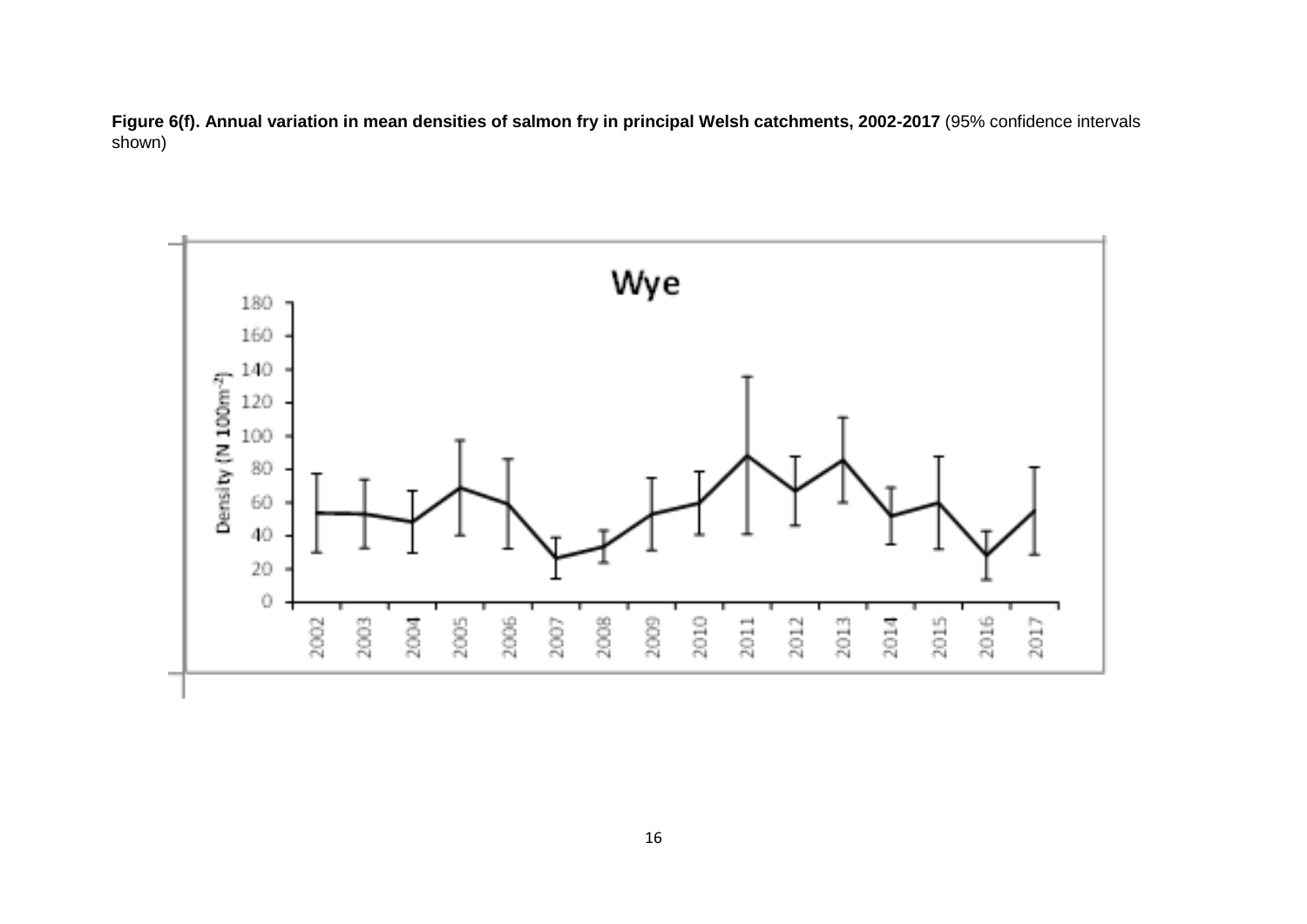**Figure 6(g). Annual variation in mean densities of salmon fry in principal Welsh catchments, 2002-2017** (95% confidence intervals shown)

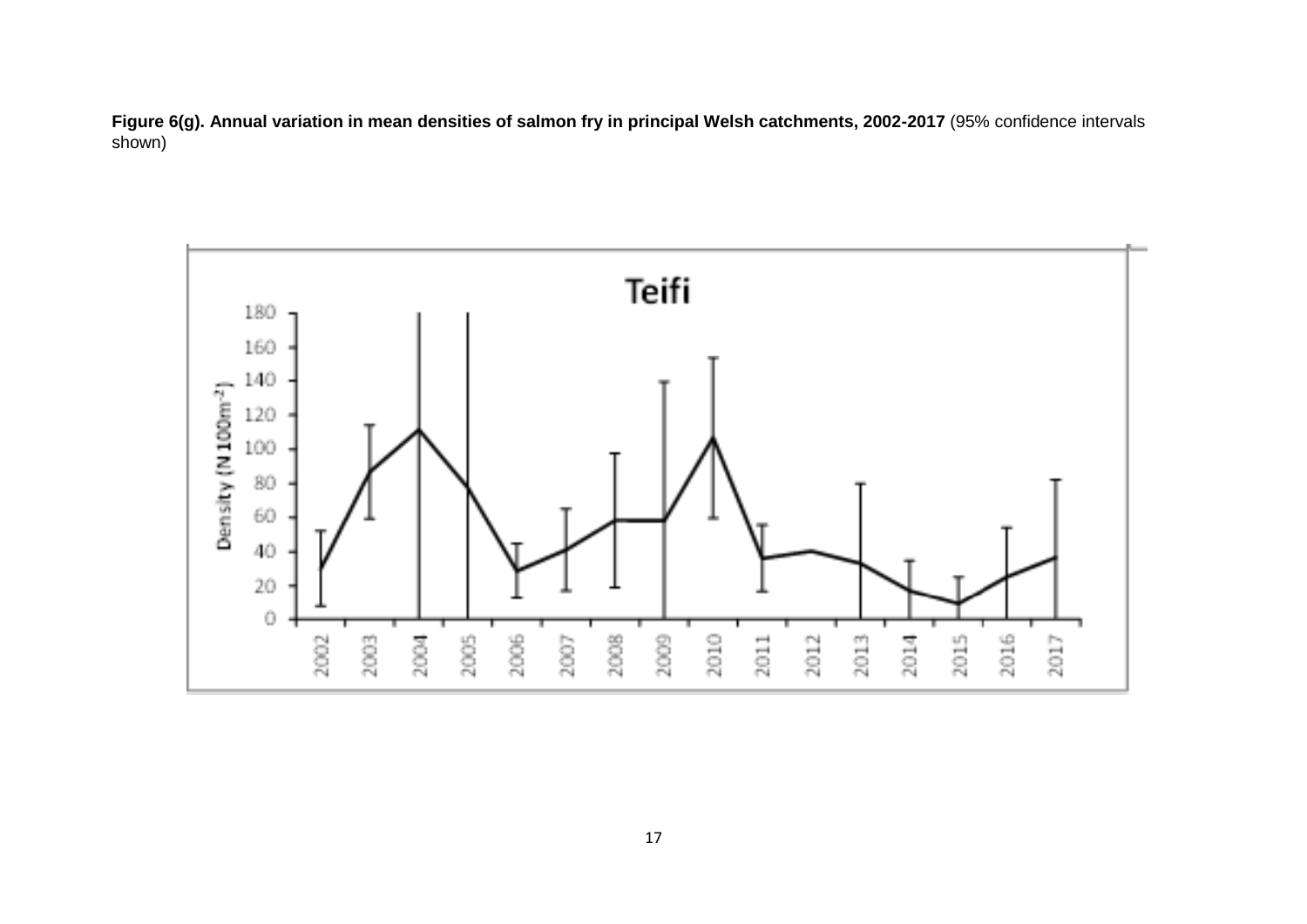**Figure 7(a). Conservation Limit and other reference points defined by the stock-recruitment curve and replacement line** (where Stock = Eggs and Recruits = Smolts)

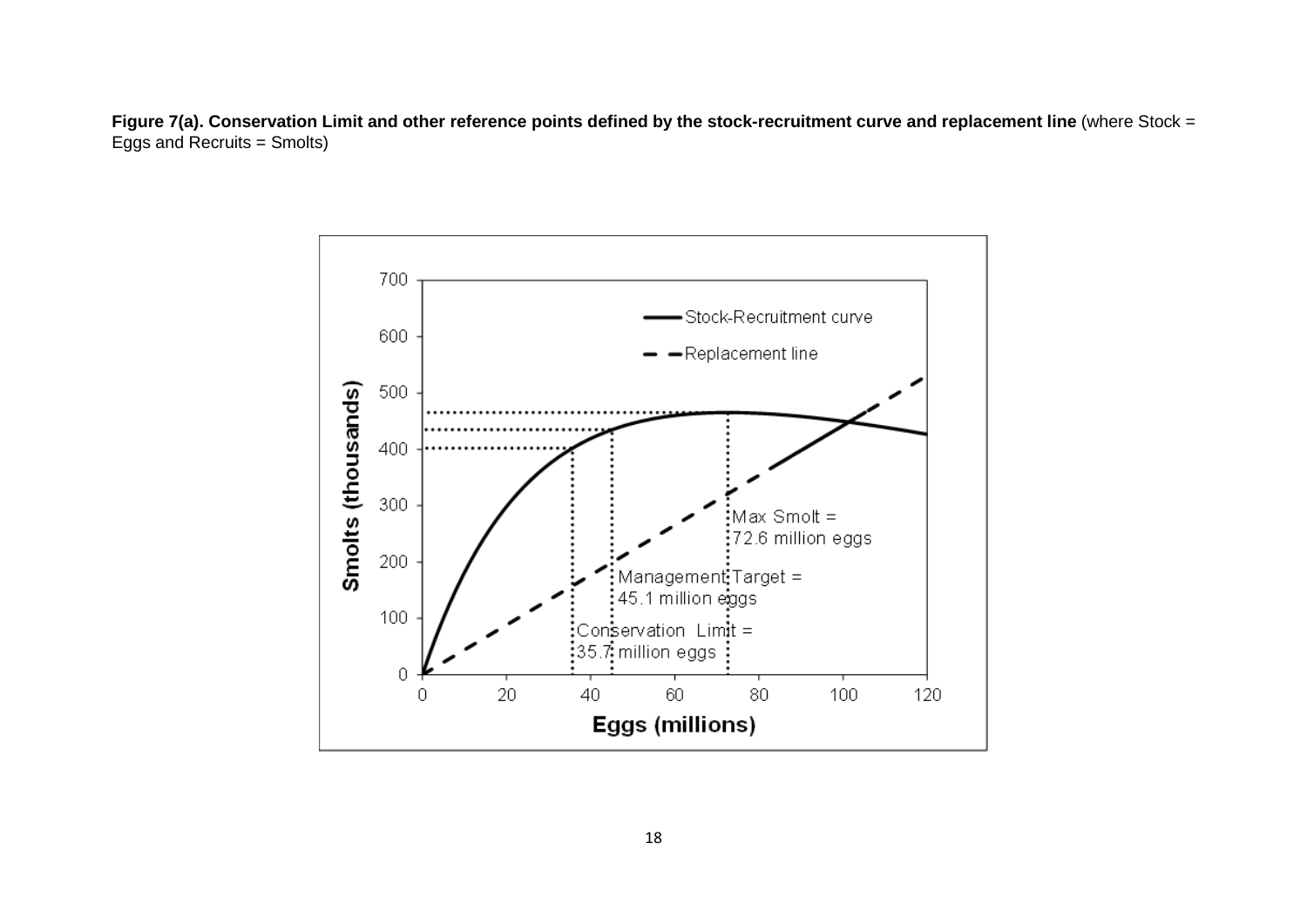**Figure 7(b). Compliance with Conservation Limits: Example graphical assessment for the River Wye, 2015**

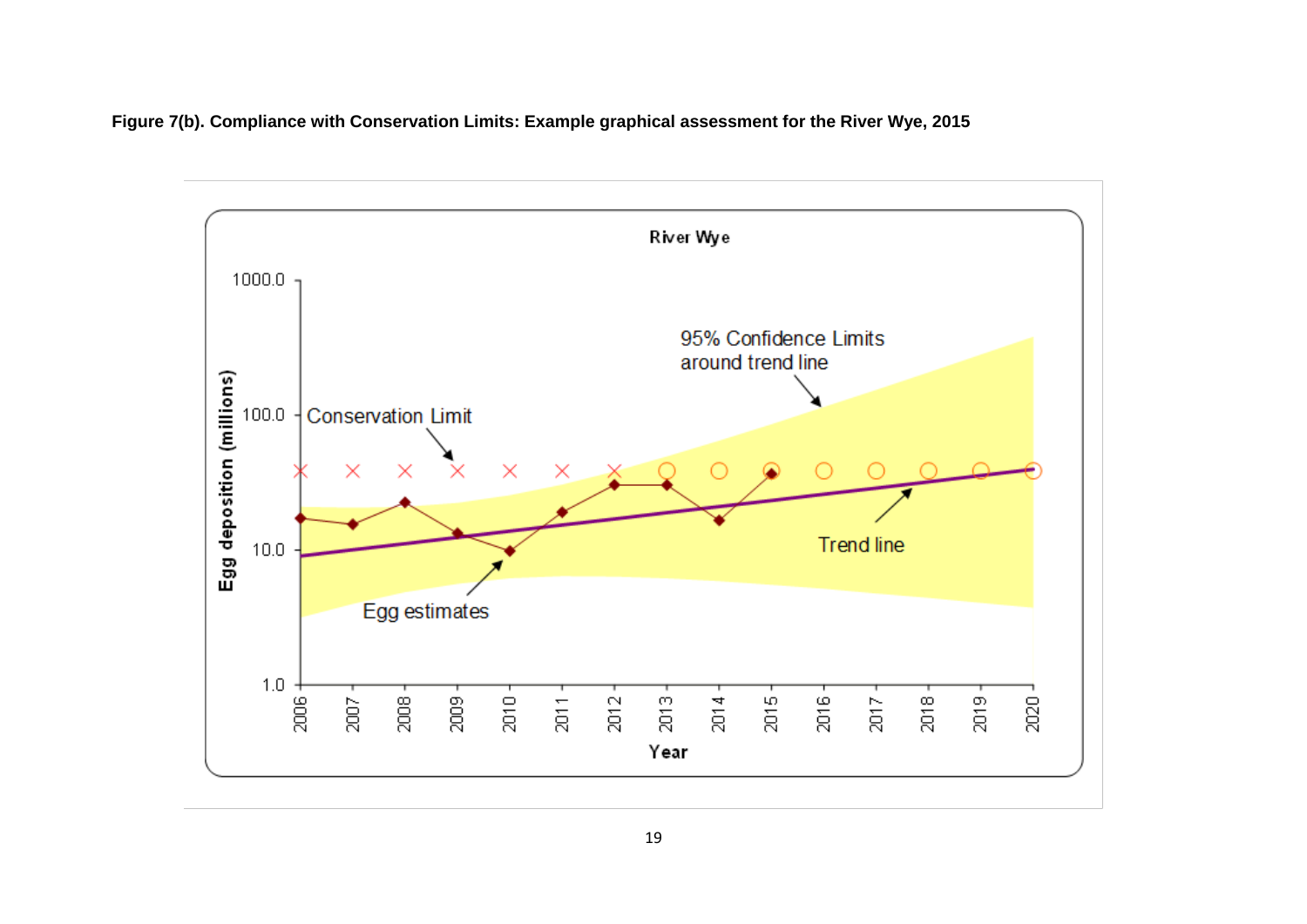**Figure 8. Sea trout CPUE assessment: Example for the River Teifi, 2013**

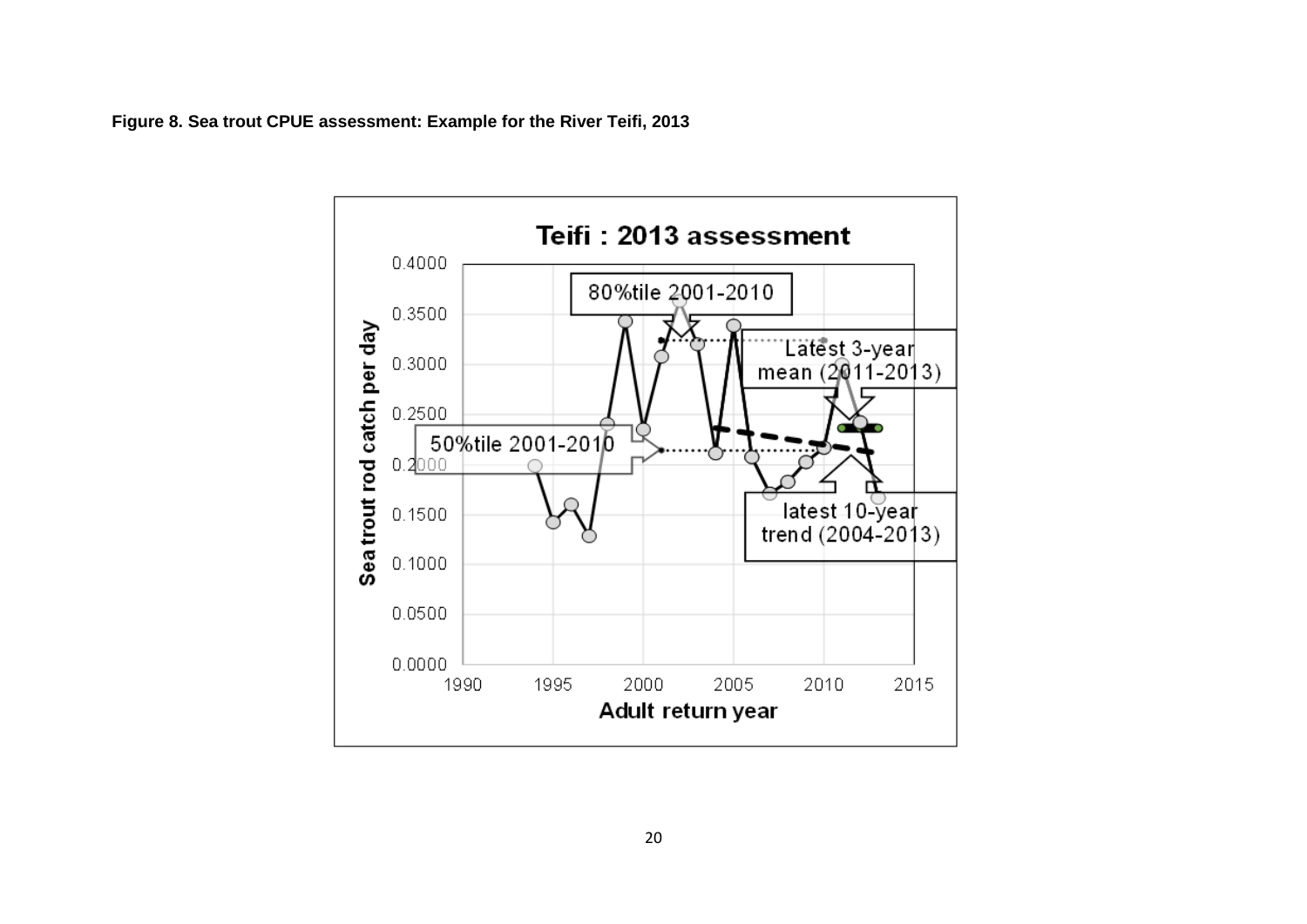

**Figure 9. Sea trout Ricker stock-recruitment curve for the River Teifi (year classes 1995-2013)**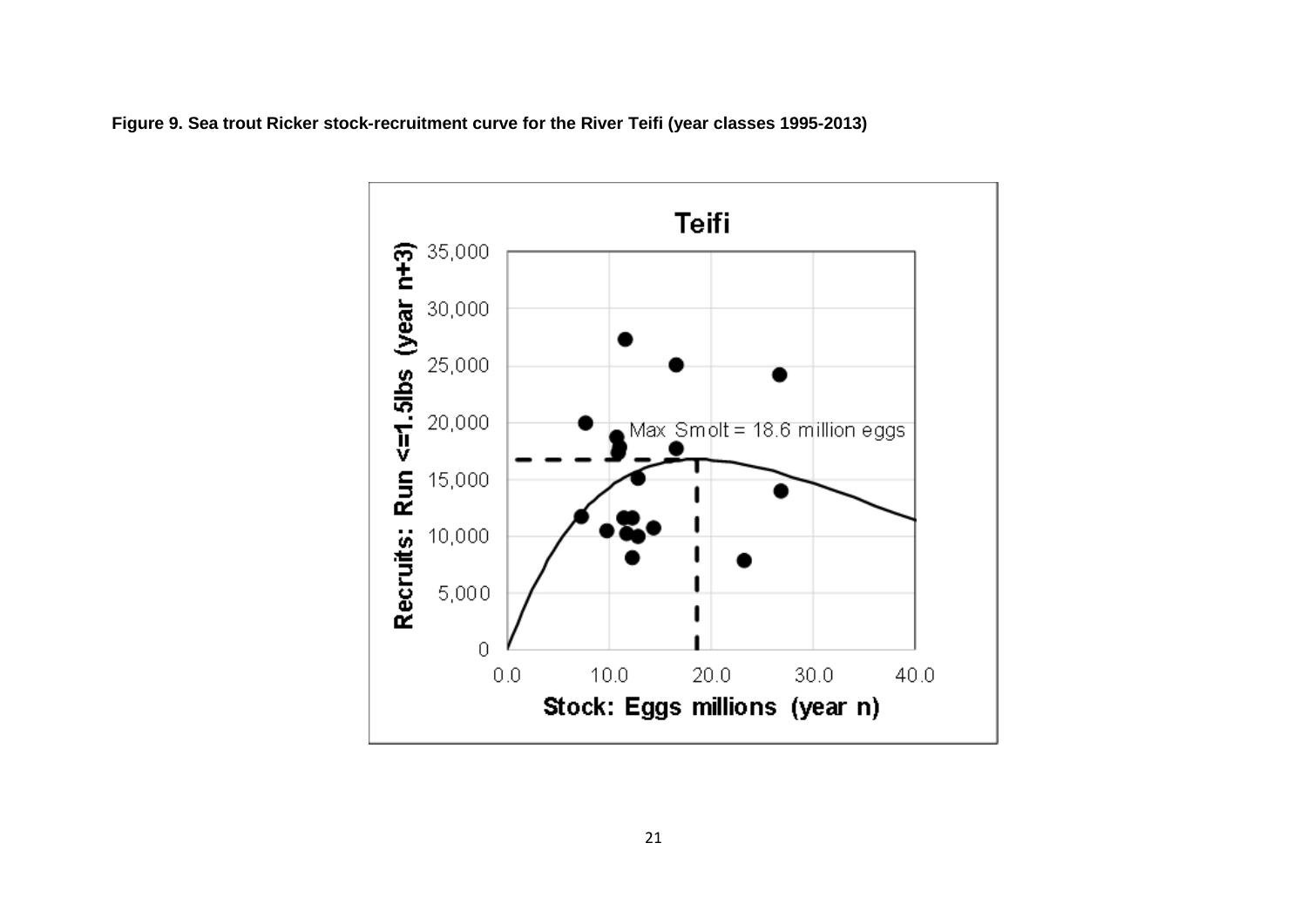

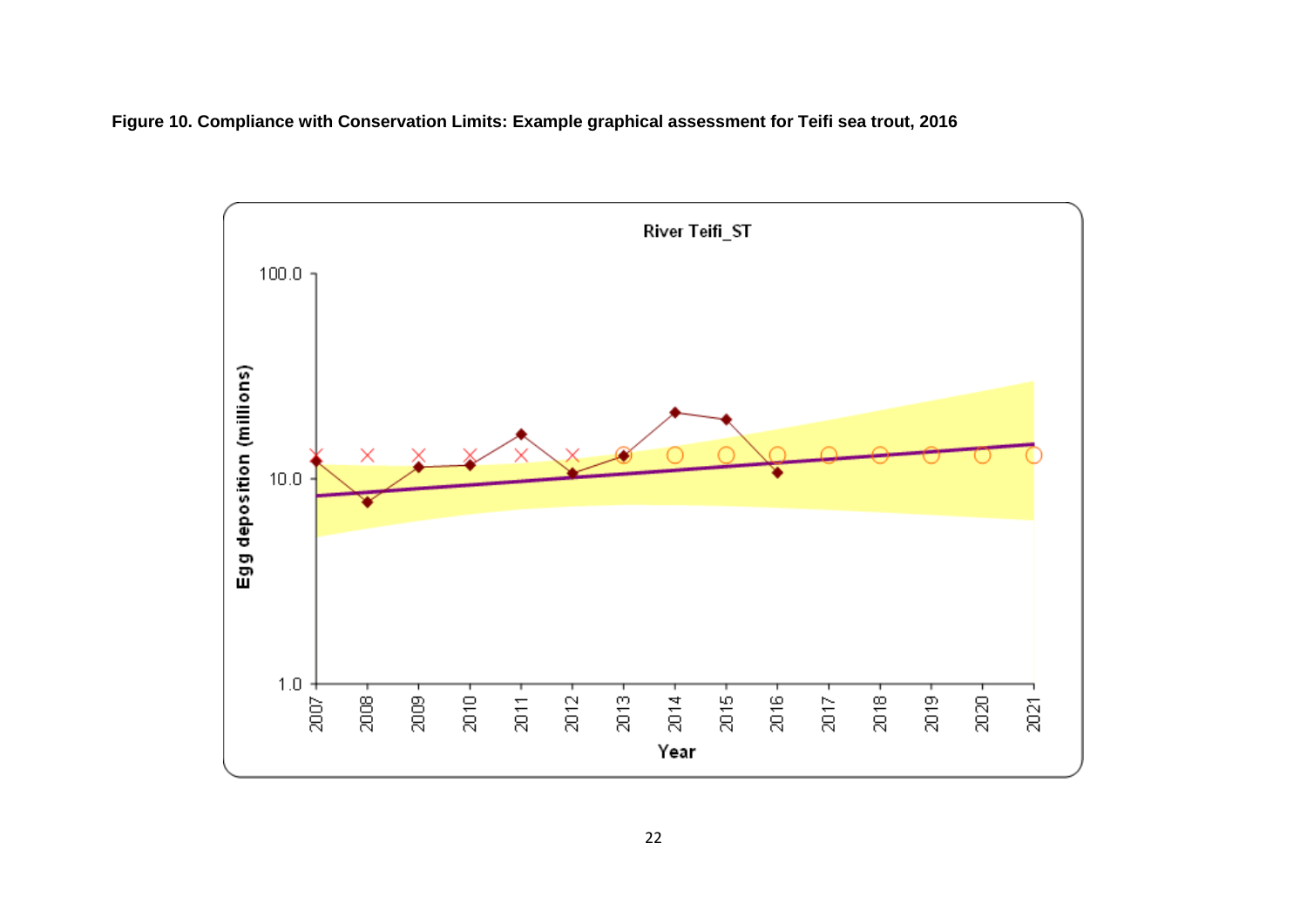**Table 1. Risk Status Categories**

| <b>Status</b>                                                                         | Category                       | <b>Score</b> |
|---------------------------------------------------------------------------------------|--------------------------------|--------------|
| Trend in CPUE significantly up or stable<br>& current stock >80% of reference period  | Not at risk                    |              |
| <b>Trend in CPUE stable</b><br>& current stock between 50 and 80% of reference period | <b>Probably not</b><br>at risk | -3           |
| Trend in CPUE stable<br>& current stock <50% of reference period                      | Probably at<br><b>risk</b>     | -2           |
| Trend in CPUE significantly down<br>& current stock <50% of reference period          | At risk                        |              |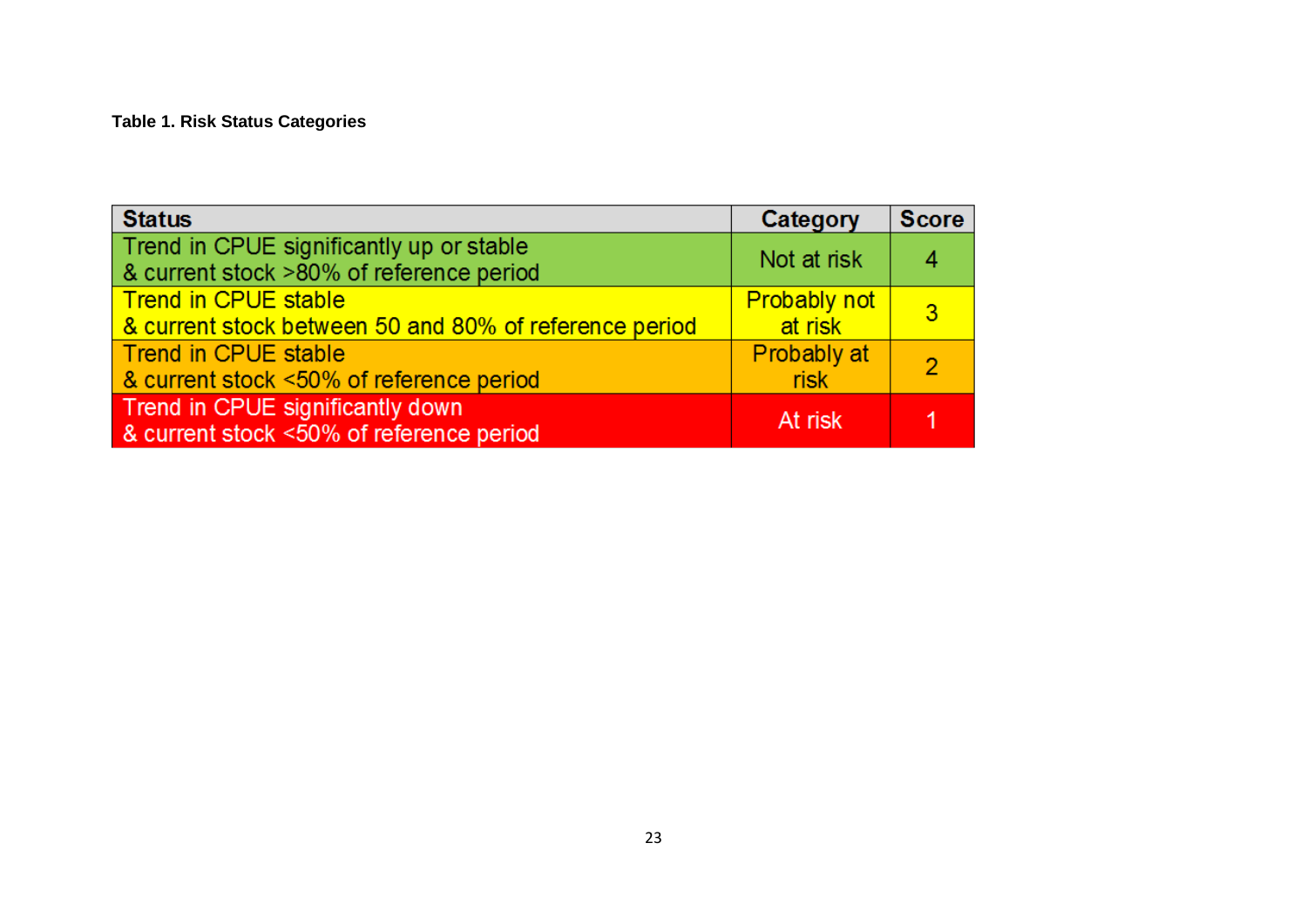**Table 2. Overview of salmon stock status and the requirement for additional regulatory measures following the 2017 assessment**

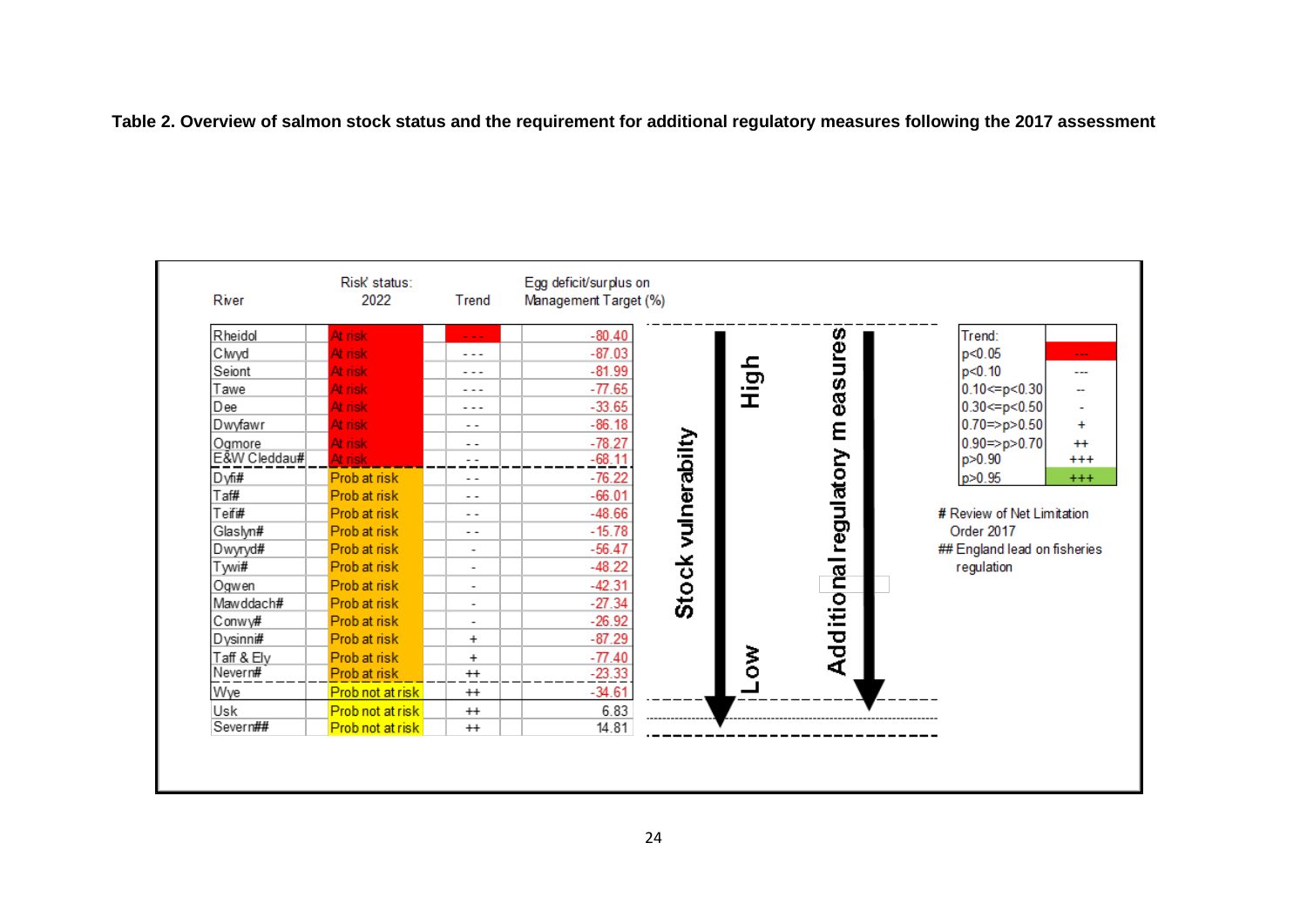

**Table 3 Overview of sea trout stock status and the requirement for additional regulatory measures following the 2017 assessment**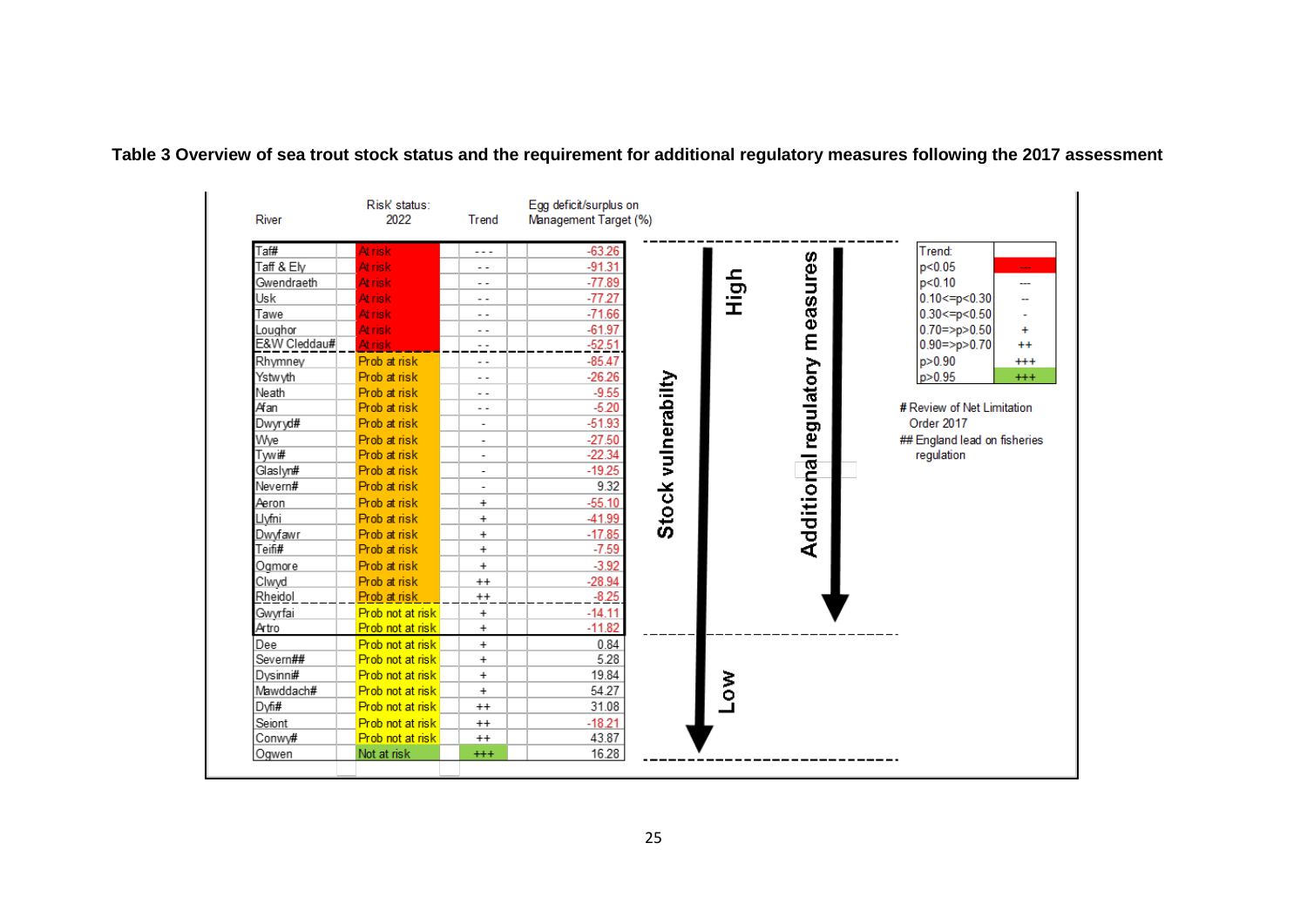**Table 4. Salmon Conservation Limit compliance on Welsh rivers: Projected 'risk' status in 5-years time for the assessment years 2013-2017**

| Assessment year: | 2013             | 2014             | 2015                    | 2016             | 2017             |
|------------------|------------------|------------------|-------------------------|------------------|------------------|
| Compliance year: | 2018             | 2019             | 2020                    | 2021             | 2022             |
| <b>No. River</b> |                  |                  |                         |                  |                  |
| 28 Severn        | Prob at risk     | Prob at risk     | Prob not at risk        | Prob not at risk | Prob not at risk |
| 43 Wye           | Prob at risk     | Prob at risk     | <b>Prob</b> not at risk | Prob not at risk | Prob not at risk |
| 44 Usk           | Prob at risk     | Prob at risk     | Prob at risk            | Prob not at risk | Prob not at risk |
| 45 Taff & Ely    | Prob at risk     | Prob at risk     | Prob at risk            | Prob at risk     | Prob at risk     |
| 46 Ogmore        | At risk          | Prob at risk     | Prob at risk            | At risk          | At risk          |
| 47 Tawe          | At risk          | At risk          | At risk                 | At risk          | At risk          |
| 48 Tywi          | Prob at risk     | At risk          | Prob at risk            | Prob at risk     | Prob at risk     |
| 49 Taf           | At risk          | Prob at risk     | Prob at risk            | Prob at risk     | Prob at risk     |
| 50 E&W Cleddau   | At risk          | Prob at risk     | Prob at risk            | At risk          | At risk          |
| 51 Teifi         | Prob at risk     | Prob at risk     | Prob at risk            | Prob at risk     | Prob at risk     |
| 52 Rheidol       | At risk          | Prob at risk     | Prob at risk            | At risk          | At risk          |
| 53 Nevern        | At risk          | Prob at risk     | Prob at risk            | Prob at risk     | Prob at risk     |
| 54 Dyfi          | At risk          | At risk          | At risk                 | At risk          | Prob at risk     |
| 55 Dysinni       | At risk          | Prob at risk     | Prob at risk            | Prob at risk     | Prob at risk     |
| 56 Mawddach      | Prob at risk     | Prob at risk     | Prob at risk            | Prob at risk     | Prob at risk     |
| 57 Dwyryd        | At risk          | Prob at risk     | Prob at risk            | Prob at risk     | Prob at risk     |
| 58 Glaslyn       | Prob not at risk | Prob not at risk | Prob not at risk        | Prob at risk     | Prob at risk     |
| 59 Dwyfawr       | At risk          | Prob at risk     | Prob at risk            | Prob at risk     | At risk          |
| 60 Seiont        | At risk          | At risk          | At risk                 | At risk          | At risk          |
| 61 Ogwen         | Prob at risk     | At risk          | Prob at risk            | Prob at risk     | Prob at risk     |
| 62 Conwy         | Prob not at risk | Prob at risk     | Prob at risk            | Prob at risk     | Prob at risk     |
| 63 Clwyd         | Prob at risk     | Prob at risk     | At risk                 | At risk          | At risk          |
| 64 Dee           | At risk          | Prob at risk     | At risk                 | At risk          | At risk          |